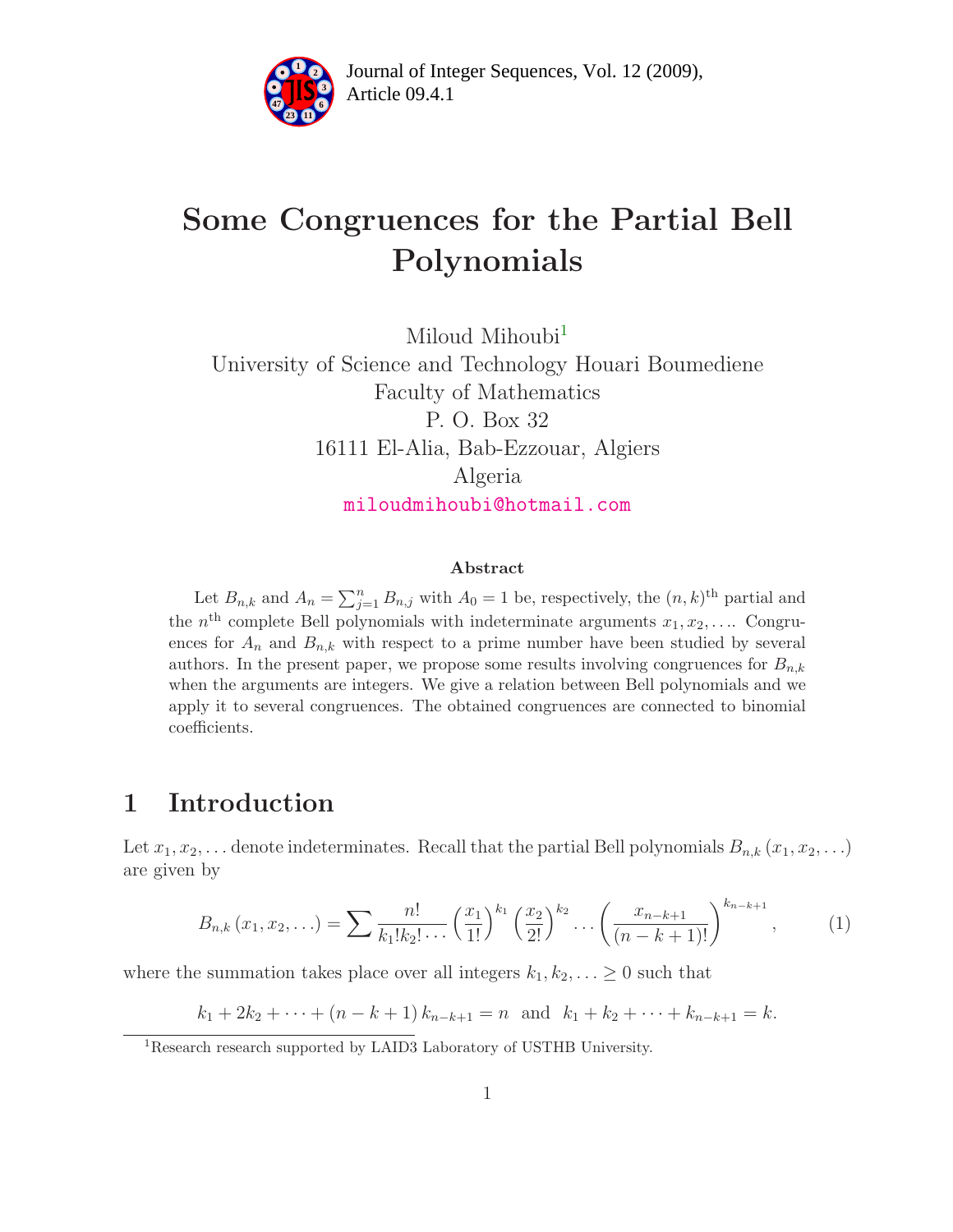For references, see Bell [\[1\]](#page-11-0), Comtet [\[4\]](#page-11-1) and Riordan [\[7\]](#page-11-2).

Congruences for Bell polynomials have been studied by several authors. Bell [\[1\]](#page-11-0) and Carlitz [\[3\]](#page-11-3) give some congruences for complete Bell polynomials. In this paper, we propose some congruences for partial Bell polynomials when the arguments are integers. Indeed, we give a relation between Bell polynomials, given by Theorem [1](#page-1-0) below, and we use it in the first part of the paper, and with connection of the results of Carlitz [\[3\]](#page-11-3) in the second part, to deduce some congruences for partial Bell polynomials. Some applications to Stirling numbers of the first and second kind and to the binomial coefficients are given.

#### 2 Main results

<span id="page-1-0"></span>The next theorem gives an interesting relation between Bell polynomials. We use it to establish some congruences for partial Bell polynomials.

**Theorem 1.** Let  $\{x_n\}$  be a real sequence. Then for  $n, r, k$  integers with  $n, r, k \geq 1$ , we have

<span id="page-1-1"></span>
$$
x_1^k \sum_{j=1}^n B_{n,j} (y_1, y_2, \ldots) (k - nr)^{j-1} = x_1^{nr} \frac{B_{n+k,k} (x_1, x_2, x_3, \ldots)}{k {n+k \choose k}}
$$
(2)

with  $y_n =$  $B_{(r+1)n,nr} (x_1, x_2, x_3, \ldots)$  $\frac{nr(\alpha_1, \alpha_2, \alpha_3, \ldots)}{nr{\binom{(r+1)n}{nr}}}.$ 

For  $k = nr + s$ , Identity [\(2\)](#page-1-1) becomes

**Remark 2.** Let  $\{x_n\}$  be a real sequence. Then for  $n, r, s$  integers with  $n, r \geq 1$ , we get

$$
x_1^s A_n (sy_1, sy_2, \ldots) = \frac{s}{nr+s} \frac{B_{(r+1)n+s, nr+s} (x_1, x_2, x_3, \ldots)}{\binom{(r+1)n+s}{nr+s}}, \quad s \ge -nr+1. \tag{3}
$$

<span id="page-1-2"></span>For  $s \geq 0$ , we obtain Proposition 8 in [\[5\]](#page-11-4), (see also [\[6\]](#page-11-5)).

**Theorem 3.** Let k, s be a nonnegative integers and p be a prime number. Then for any sequence  $\{x_i\}$  of integers we have

<span id="page-1-4"></span>
$$
(k+s+1) B_{sp,k+s+1} (x_1, x_2, \ldots) \equiv 0 \pmod{p}.
$$

**Application 4.** If we denote by  $s(n, k)$  and  $S(n, k)$  for Stirling numbers of first and second kind respectively, then from the well-known identities

$$
B_{n,k}
$$
 (0!, -1!, 2!,...) =  $s$  ( $n, k$ ) and  $B_{n,k}$  (1, 1, 1, ...) =  $S$  ( $n, k$ )

<span id="page-1-3"></span>when  $x_n = 1$  or  $x_n = (-1)^{n-1} (n-1)!$  in Theorem [3](#page-1-2) we obtain

$$
(k+s+1) S (sp, k+s+1) \equiv (k+s+1) s (sp, k+s+1) \equiv 0 \pmod{p}.
$$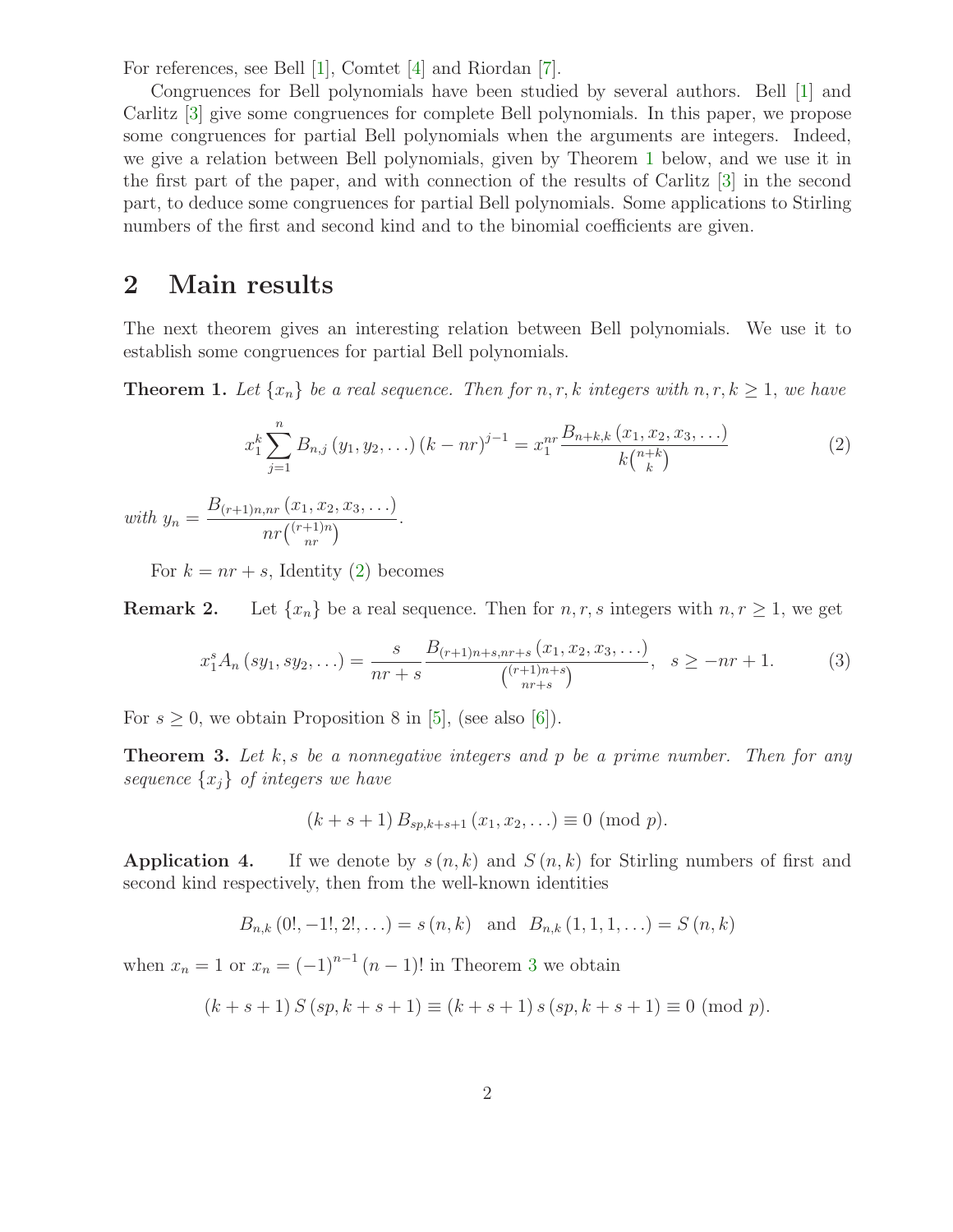**Theorem 5.** Let n, k, s be integers with  $n \geq k \geq 1$ ,  $s \geq 1$  and p be a prime number. Then for any sequence  $\{x_j\}$  of integers with  $x_1$  not a multiple of p we have

<span id="page-2-5"></span>
$$
\frac{B_{n+sp,k+sp}(x_1, x_2, x_3, \ldots)}{(k+sp) \binom{n+sp}{k+sp}} \equiv x_1^s \frac{B_{n,k}(x_1, x_2, x_3, \ldots)}{k \binom{n}{k}} \pmod{p} \quad \text{if } p > n-k+1
$$
\n
$$
x_1^n \frac{B_{n+sp,sp}(x_1, x_2, x_3, \ldots)}{s \binom{n+sp}{sp}} \equiv x_1^s \frac{B_{(p+1)n,np}(x_1, x_2, x_3, \ldots)}{n \binom{(p+1)n}{np}} \pmod{p^2} \quad \text{if } p > n+1.
$$
\n
$$
(4)
$$

**Application 6.** If we consider the cases  $k = 1$  and  $k = 2$  in Theorem [5](#page-1-3) we obtain

$$
B_{n+sp,1+sp}(x_1, x_2, x_3, \ldots) \equiv x_1^s x_n \pmod{p}
$$
 for  $p > n$ ,

$$
B_{n+sp,2+sp}(x_1, x_2, x_3, \ldots) \equiv \frac{x_1^s}{2} \sum_{j=1}^{n-1} {n \choose j} x_j x_{n-j} \pmod{p} \text{ for } p > n-1.
$$

Then, when  $x_n = 1$  or  $x_n = (-1)^{n-1} (n-1)!$  we obtain

$$
S (n + sp, 1 + sp) \equiv 1 \pmod{p} \text{ for } p > n,
$$
  
\n
$$
s (n + sp, 1 + sp) \equiv (-1)^{n-1} (n - 1)! \pmod{p} \text{ for } p > n,
$$
  
\n
$$
S (n + sp, 2 + sp) \equiv 2^{n-1} - 1 \pmod{p} \text{ for } p > n - 1 \text{ and}
$$
  
\n
$$
s (n + sp, 2 + sp) \equiv (-1)^{n-1} \frac{n(n+1)^2}{2} \pmod{p} \text{ for } p > n - 1,
$$

<span id="page-2-3"></span>**Theorem 7.** Let n, k, s, p be integers with  $n \ge k \ge 1$ ,  $s \ge 1$ ,  $p \ge 1$ . Then for any sequence  ${x_j}$  of integers with  $x_1$  not a multiple of p we have

<span id="page-2-0"></span>
$$
\frac{B_{(s+1)n,sn}(x_1, 2x_2, 3x_3, \ldots)}{\binom{(s+1)n}{sn}} \equiv sx_1^{n(s-1)} \frac{B_{2n,n}(x_1, 2x_2, 3x_3, \ldots)}{\binom{2n}{n}} \pmod{n^2},
$$
\n
$$
\frac{B_{n+sp,k+sp}(x_1, 2x_2, 3x_3, \ldots)}{\binom{n+sp}{k+sp}} \equiv x_1^s \frac{B_{n,k}(x_1, 2x_2, 3x_3, \ldots)}{k \binom{n}{k}} \pmod{p},
$$
\n
$$
x_1^n \frac{B_{n+sp,sp}(x_1, 2x_2, 3x_3, \ldots)}{s \binom{n+sp}{sp}} \equiv x_1^s \frac{B_{(p+1)n,np}(x_1, 2x_2, 3x_3, \ldots)}{n \binom{(p+1)n}{np}} \pmod{n^2}.
$$
\n
$$
(5)
$$

<span id="page-2-2"></span>Application 8. Belbachir et al. [\[2\]](#page-11-6) have proved that

<span id="page-2-1"></span>
$$
B_{n,k}(1!,2!,\ldots,(q+1)!,0,\ldots) = \frac{n!}{k!} \binom{k}{n-k}_q,
$$
\n(6)

<span id="page-2-4"></span>then, for  $s \geq 1$  and  $p \nmid j$ , the two last congruences of [\(5\)](#page-2-0) and Identity [\(6\)](#page-2-1) prove that

$$
\binom{k+sp}{j}_q \equiv \binom{k}{j}_q \pmod{p} \text{ and } j\binom{sp}{j}_q \equiv s\binom{jp}{j}_q \pmod{p^2}.
$$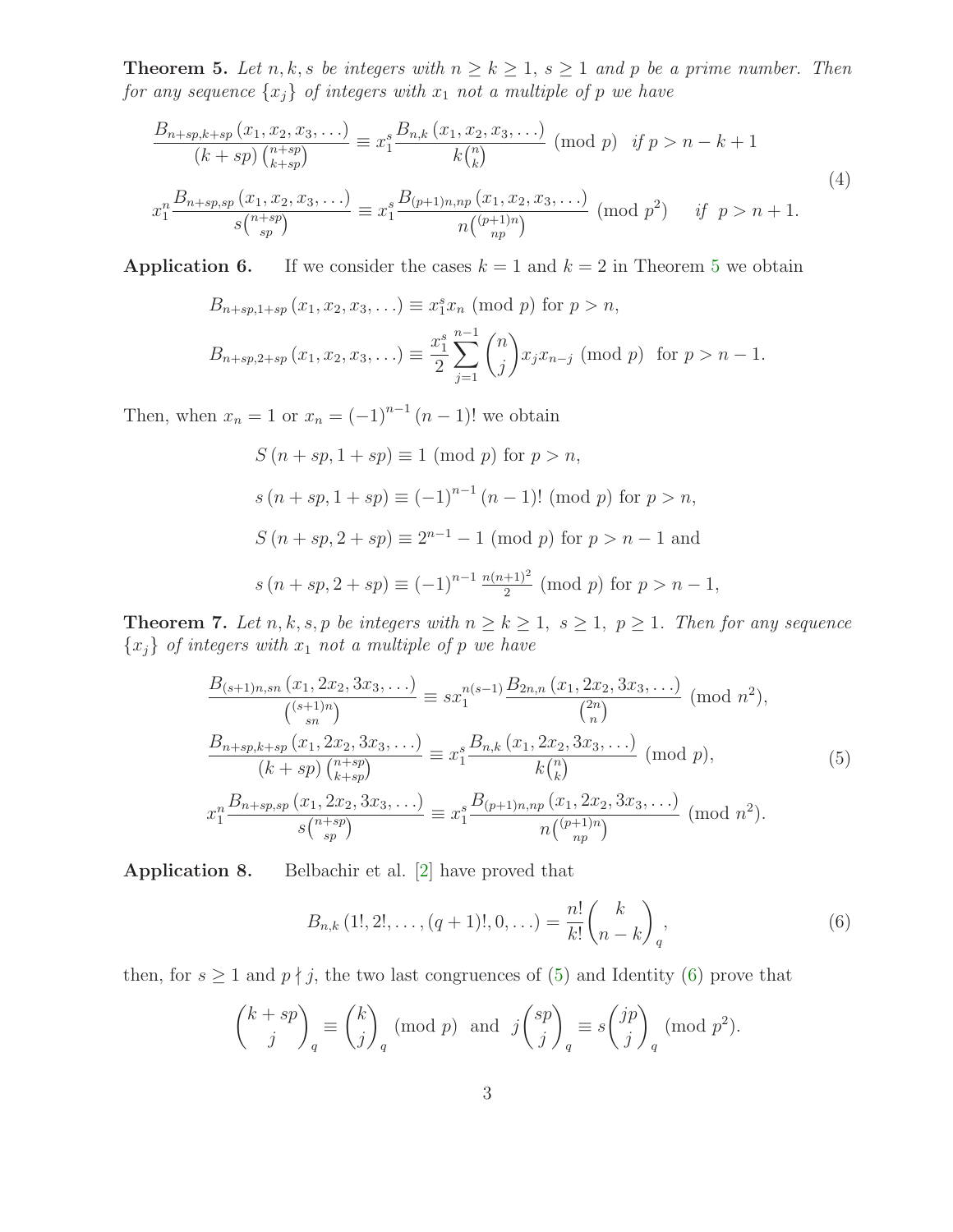**Corollary 9.** Let n, k, s be integers with  $n \geq k \geq 1$  and p be a prime number. Then for any sequence  $\{x_j\}$  of integers with  $x_1$  not a multiple of p we have

$$
\frac{B_{(p+1)n, np}(x_1, x_2, \ldots)}{n\binom{(p+1)n}{np}} \equiv x_1^{n-1} \frac{B_{n+p, p}(x_1, x_2, x_3, \ldots)}{\binom{n+p}{p}} \pmod{p^2} \quad \text{if } p > n+1,
$$
\n
$$
\frac{B_{(p+1)n, np}(x_1, 2x_2, 3x_3, \ldots)}{n\binom{(p+1)n}{np}} \equiv x_1^{n-1} \frac{B_{n+p, p}(x_1, 2x_2, 3x_3, \ldots)}{\binom{n+p}{p}} \pmod{p^2}.
$$

Application 10. As in Application [8,](#page-2-2) we have

$$
\binom{jp}{j}_q \equiv j \binom{p}{j}_q \pmod{p^2}.
$$

<span id="page-3-0"></span>**Theorem 11.** Let  $k \geq 2$ ,  $j \geq 1$  be integers and p be an odd prime number. Then for any sequence of integers  $\{x_j\}$  we have

<span id="page-3-1"></span>
$$
\frac{B_{p^j+k,k}(x_1, 2x_2, 3x_3, \ldots)}{k {p^j+k \choose k}} \equiv x_1^{k-1} x_{p^j+1} \pmod{p} \quad \text{if } p \nmid kx_1,
$$
\n
$$
\frac{B_{(r+1)p^j, p^j r}(x_1, 2x_2, 3x_3, \ldots)}{p^j r {r+1 p^j \choose p^j r}} \equiv x_1^{r-1} (x_{p^j+1} - x_{p^{j-1}+1}) \pmod{p} \quad \text{if } p \nmid x_1.
$$
\n
$$
(7)
$$

**Application 12.** As in Application [\(8\)](#page-2-2), let  $j = 1$  in the second congruence of Theorem [11.](#page-3-0) Then

$$
\frac{(p-1)!}{r} \binom{pr}{p}_q \equiv -1 \pmod{p}.
$$

<span id="page-3-2"></span>**Theorem 13.** Let  $k \geq 2$ ,  $j \geq 1$  be integers and p be an odd prime number. Then for any sequence of integers  $\{x_j\}$  we have

$$
\frac{B_{2p^{j}+k,k}(x_{1}, 2x_{2}, 3x_{3}, \ldots)}{k\binom{2p^{j}+k}{k}} \equiv x_{1}^{k-2} ((k-1) x_{p^{j}+1}^{2} + x_{1}x_{2p^{j}+1}) \pmod{p} \quad \text{if } p \nmid kx_{1}
$$
\n
$$
\frac{B_{2(r+1)p^{j}, 2p^{j}r}(x_{1}, 2x_{2}, 3x_{3}, \ldots)}{2p^{j}r\binom{2(r+1)p^{j}}{2p^{j}r}} \equiv x_{1}^{2r-2} (x_{1}x_{2p^{j}+1} - x_{p^{j}+1}^{2}) \pmod{p} \quad \text{if } p \nmid x_{1}.
$$

Remark 14. Similarly to the last proofs, one can exploit the results of Carlitz [\[3\]](#page-11-3) with connection to Theorem [1](#page-1-0) to obtain more congruences for partial Bell polynomials.

### 3 Proof of the main results

*Proof of Theorem [1.](#page-1-0)* Let  $\{x_n\}$  be a sequence of real numbers with  $x_1 := 1$  and let  $\{f_n(x)\}$ be a sequence of polynomials defined by

$$
f_n(x) = \sum_{j=1}^n B_{n,j}(\frac{x_2}{2}, \frac{x_3}{3}, \frac{x_4}{4} \ldots)(x)_j,
$$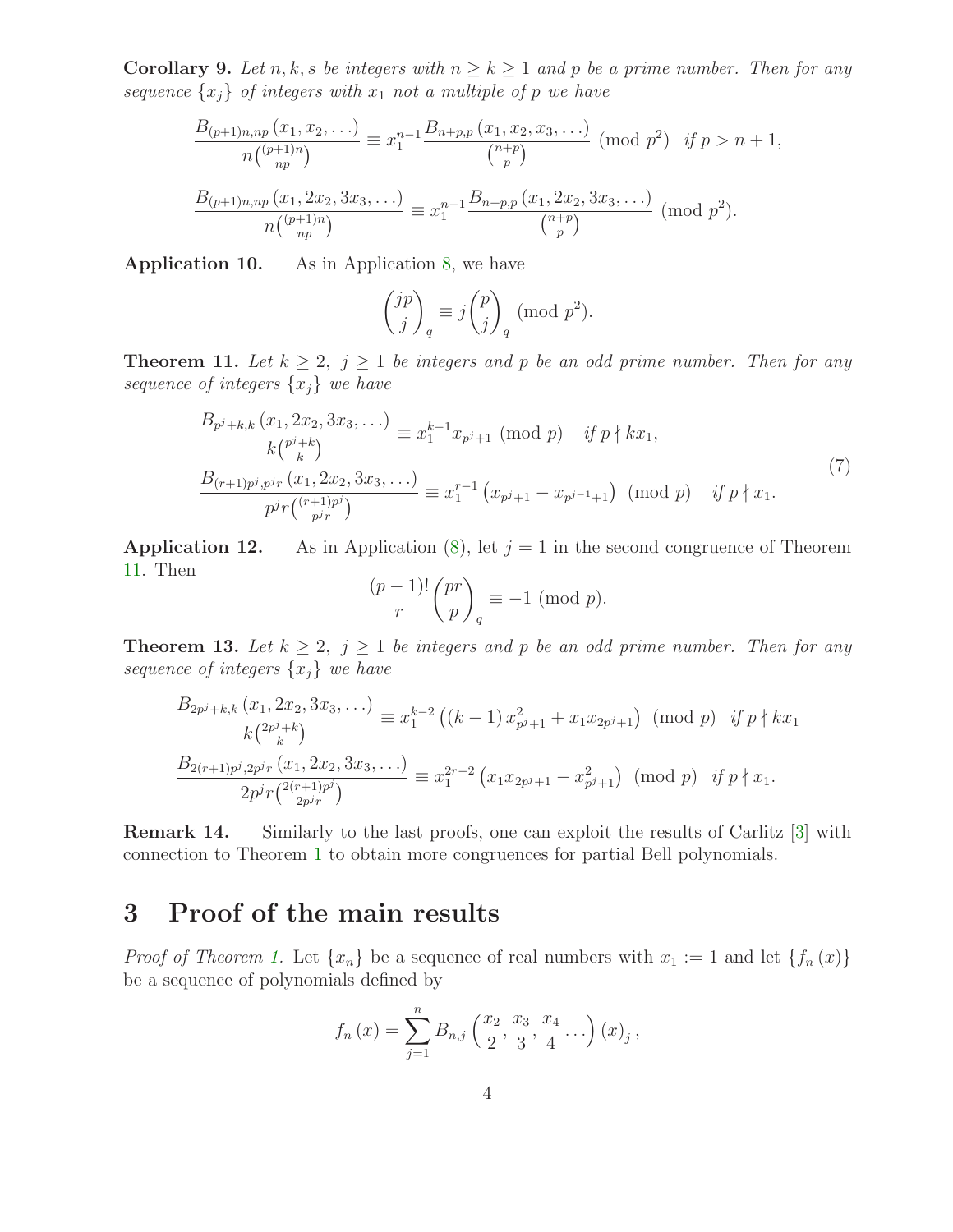with  $f_0(x) = 1, (x)_j := x(x - 1) \cdots (x - j + 1)$  for  $j \ge 1$  and  $(x)_0 := 1$ . We have  $nf_{n-1}(1) = n \sum_{n=1}^{n-1}$  $j=1$  $B_{n-1,j}\left(\frac{x_2}{2}\right)$  $\frac{x_3}{2}$ 3  $, \ldots$ )  $(1)_j = x_n$  and  $D_{x=0} f_1(0) = 1 \neq 0$ .

It is well known that  $\{f_n(x)\}\$  presents a sequence of binomial type, see [\[4\]](#page-11-1). Then, from Proposition 1 in [\[5\]](#page-11-4) we have

<span id="page-4-2"></span>
$$
y_n = \frac{1}{nr\binom{(r+1)n}{nr}} B_{(r+1)n, nr} \left(1, x_2, x_3, \ldots\right) = \frac{f_n\left(nr\right)}{nr} = D_{x=0} f_n \left(x; r\right),\tag{8}
$$

where  $\{f_n(x; a)\}\$ is a sequence of binomial type defined by

<span id="page-4-1"></span>
$$
f_n(x;a) := \frac{x}{an + x} f_n(an + x)
$$
\n<sup>(9)</sup>

with a is a real number, see [\[5\]](#page-11-4). From Proposition 1 in [5] we have also

<span id="page-4-0"></span>
$$
\frac{B_{n+k,k}(1, x_2, x_3, \ldots)}{k {n+k \choose k}} = \frac{f_n(k)}{k} = \frac{f_n(k - nr; r)}{k - nr},
$$
\n(10)

but from [\[8\]](#page-11-7) we can write  $f_n (k - nr; r)$  as

$$
f_n (k - nr; r) = \sum_{j=1}^n B_{n,j} (D_{x=0} f_1 (x; r), D_{x=0} f_2 (x; r), \ldots) (k - nr)^j.
$$
 (11)

Then, by substitution  $(11)$  in  $(10)$  and by using  $(8)$  we obtain

<span id="page-4-3"></span>
$$
\frac{B_{n+k,k}(1,x_2,x_3,\ldots)}{k\binom{n+k}{k}} = \sum_{j=1}^n B_{n,j}(y_1,y_2,\ldots)(k-nr)^{j-1}.
$$
 (12)

We can verify that Identity [\(2\)](#page-1-1) is true for  $x_1 = 0$ , and, for  $x_1 \neq 0$  it can be derived from [\(12\)](#page-4-3) by replacing  $x_n$  by  $\frac{x_n}{x_n}$  $\frac{x_n}{x_1}$  and by using the well known identities

<span id="page-4-4"></span>
$$
B_{n,k} (xa_1, xa_2, xa_3, \ldots) = x^k B_{n,k} (a_1, a_2, a_3, \ldots) \text{ and}
$$
  
\n
$$
B_{n,k} (xa_1, x^2 a_2, x^3 a_3, \ldots) = x^n B_{n,k} (a_1, a_2, a_3, \ldots),
$$
\n(13)

 $\Box$ 

where  $\{a_n\}$  is any real sequence.

*Proof of Theorem [3.](#page-1-2)* We prove that  $kB_{sp,k} \equiv 0 \pmod{p}$ ,  $k \geq s+1$ . From the identities

$$
\binom{sp}{j} \equiv 0 \pmod{p}, \text{ for } p \nmid j \text{ and } \binom{sp}{pj} \equiv \binom{s}{j} \pmod{p},\tag{14}
$$

and from the recurrence relation given by

$$
kB_{n,k} = \sum_{j} \binom{n}{j} x_j B_{n-j,k-1}
$$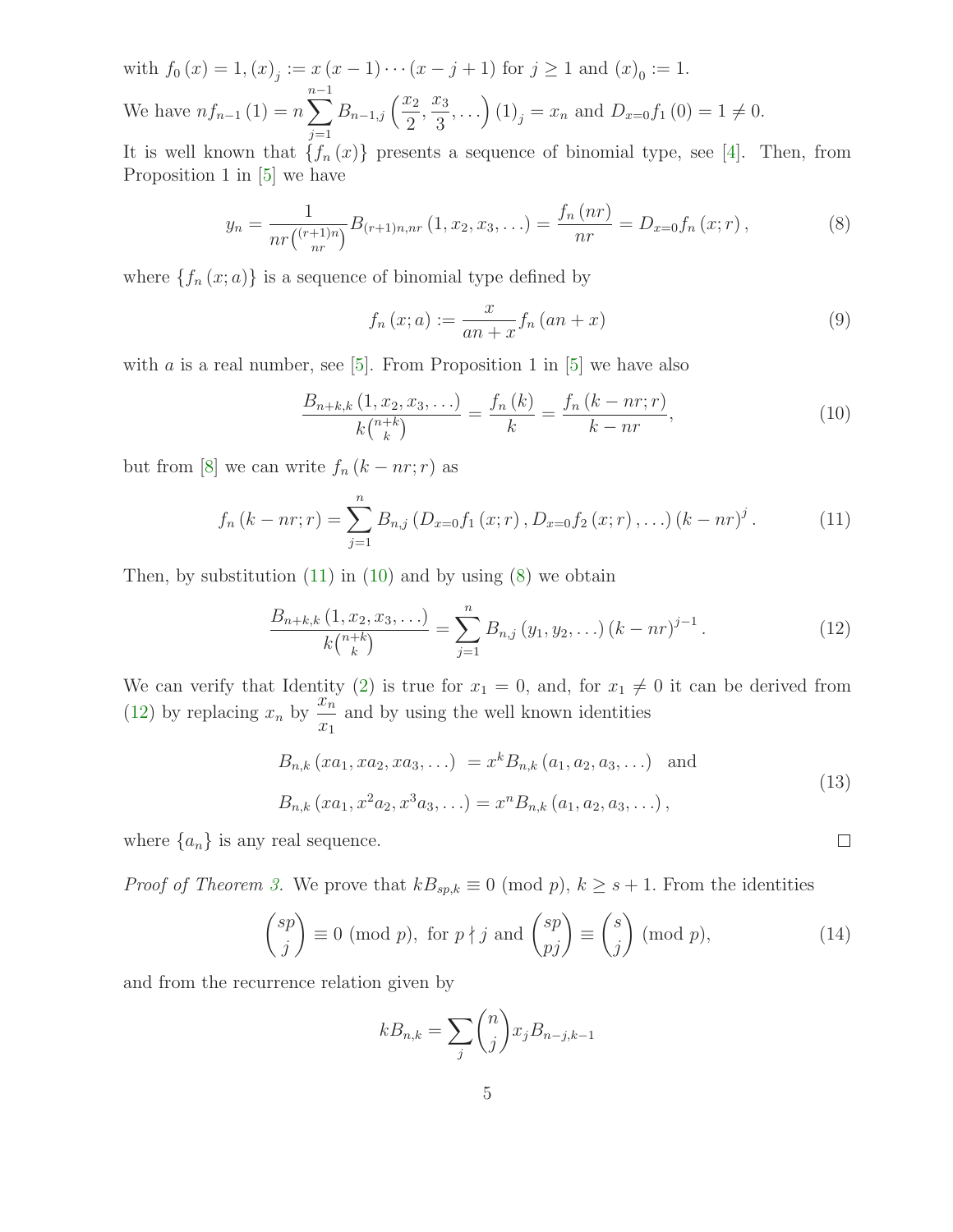with 
$$
B_{n,k} := B_{n,k}(x_1, x_2, ...)
$$
 and  $x_j = 0$  for  $j \le 0$ , we obtain  
\n
$$
(k+1) B_{sp,k+1} = \sum_j {sp \choose j} x_j B_{sp-j,k} \equiv \sum_{j=1}^s {s \choose j} x_{jp} B_{(s-j)p,k} \pmod{p}.
$$

Then, for  $s = 0$ , we get  $kB_{0,k} \equiv 0 \pmod{p}$ ,  $k \ge 0$ .

For  $s = 1$ , we get  $(k + 1) B_{p,k+1} \equiv x_p B_{0,k} \equiv 0 \pmod{p}$ ,  $k \ge 1$ .

For  $s = 2$ , the last congruences imply that

$$
(k+1) B_{2p,k+1} \equiv 2x_p B_{p,k} + x_{2p} B_{0,k} = 0 \pmod{p}, k \ge 2 \text{ and } p \nmid k.
$$

The induction on s proves that  $kB_{sp,k} \equiv 0 \pmod{p}$  when  $k \geq s+1$ .

Proof of Theorem [5.](#page-1-3) From [\[4\]](#page-11-1) we have

<span id="page-5-0"></span>
$$
B_{n,k}(x_1, x_2, \ldots) = \frac{n!}{(n-k)!} \sum_{j=0}^k B_{n-k,k-j} \left(\frac{x_2}{2}, \frac{x_3}{3}, \frac{x_4}{4}, \ldots\right) \frac{x_1^j}{j!}, \quad n \ge k \ge 1. \tag{15}
$$

 $\Box$ 

Then, for  $i \in \{1, \ldots, n\}$ , the last identity and Identities [\(13\)](#page-4-4) imply

$$
t_{i} = ((n + 1)!)^{i} y_{i} = \frac{((n + 1)!)^{i}}{ir\binom{(r + 1)i}{ir}} B_{(r+1)i,ir}(x_{1}, x_{2}, \ldots, x_{i-j+1}) =
$$
  

$$
\sum_{j=1}^{i} \frac{(ir - 1)!}{(ir - j)!} x_{1}^{ir - j} B_{i,j} \left( \frac{(n + 1)!}{2} x_{2}, \frac{((n + 1)!)^{2}}{3} x_{3}, \ldots, \frac{((n + 1)!)^{i - j}}{i - j + 1} x_{i - j+1} \right),
$$

from which we deduce that  $t_1, \ldots, t_n$  are integers, and then  $B_{n,1} (t_1, t_2, \ldots), \ldots, B_{n,n} (t_1, t_2, \ldots)$ are also integers. Therefore, by using the second identity of [\(13\)](#page-4-4), Identity [\(2\)](#page-1-1) becomes

$$
x_1^k \sum_{j=1}^n B_{n,j} (t_1, t_2, \ldots) (k - nr)^{j-1} = x_1^{nr} \frac{((n+1)!)^n B_{n+k,k} (x_1, x_2, x_3, \ldots)}{k {n+k \choose k}}.
$$

Hence, when we replace k by  $\alpha + sp$  in the last identity we obtain

$$
x_1^{\alpha+sp} \sum_{j=1}^n B_{n,j} (t_1, t_2, \ldots) (\alpha + sp - nr)^{j-1} = x_1^{nr} \frac{((n+1)!)^n B_{n+\alpha+sp,\alpha+sp}(x_1, x_2, x_3, \ldots)}{(\alpha+sp) \binom{n+\alpha+sp}{\alpha+sp}},
$$

and when we reduce modulo  $p$  in the last identity we obtain

$$
x_1^{nr} \frac{((n+1)!)^n B_{n+\alpha+sp,\alpha+sp}(x_1, x_2, x_3, \ldots)}{(\alpha+sp) \binom{n+\alpha+sp}{\alpha+sp}} \equiv x_1^{\alpha+s} \sum_{j=1}^n B_{n,j} (t_1, t_2, \ldots) (\alpha-nr)^{j-1} \pmod{p}.
$$

But from [\(2\)](#page-1-1) we have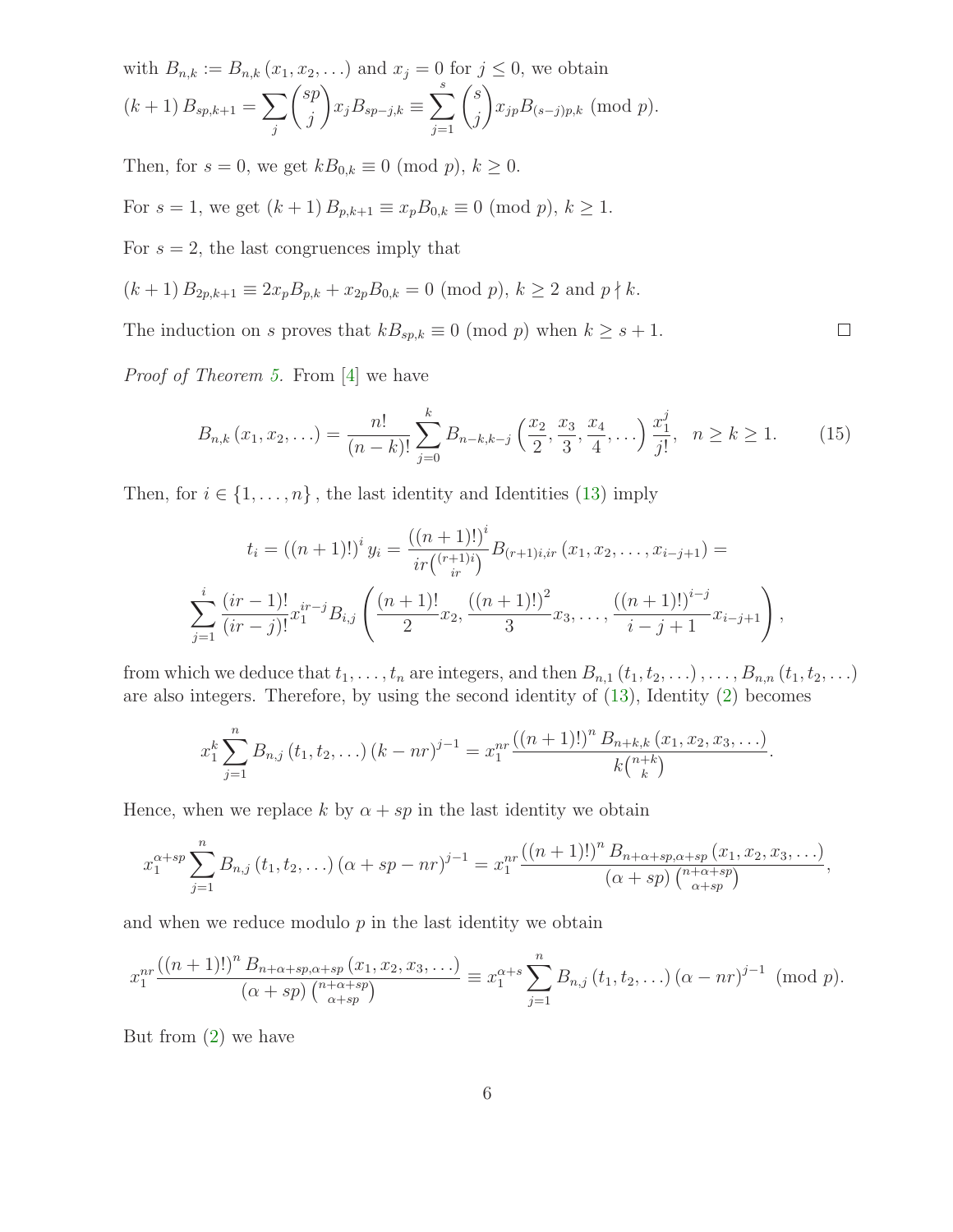$$
x_1^{\alpha} \sum_{j=1}^n B_{n,j} (t_1, t_2, \ldots) (\alpha - nr)^{j-1} = ((n+1)!)^n x_1^{\alpha} \sum_{j=1}^n B_{n,j} (y_1, y_2, \ldots) (\alpha - nr)^{j-1}
$$
  
=  $((n+1)!)^n x_1^{nr} \frac{B_{n+\alpha,\alpha} (x_1, x_2, x_3, \ldots)}{\alpha {n+\alpha \choose \alpha}},$ 

from which the last congruence becomes

$$
\frac{((n+1)!)^n B_{n+\alpha+sp,\alpha+sp}(x_1,x_2,x_3,\ldots)}{(\alpha+sp) \binom{n+\alpha+sp}{\alpha+sp}} \equiv x_1^s ((n+1)!)^n \frac{B_{n+\alpha,\alpha}(x_1,x_2,x_3,\ldots)}{\alpha \binom{n+\alpha}{\alpha}} \pmod{p}.
$$

Now, when we replace n by  $n - \alpha$ , the last congruence becomes

$$
\frac{((n-\alpha+1)!)^n B_{n+sp,\alpha+sp}(x_1, x_2, x_3, \ldots)}{(\alpha+sp) {n+sp \choose \alpha+sp}} \equiv x_1^s ((n-\alpha+1)!)^n \frac{B_{n,\alpha}(x_1, x_2, x_3, \ldots)}{\alpha {n \choose \alpha}} \pmod{p}.
$$

Then, if  $p > n - \alpha + 1$  we obtain

$$
\frac{B_{n+sp,\alpha+sp}(x_1,x_2,\ldots)}{(\alpha+sp)\binom{n+sp}{\alpha+sp}}\equiv x_1^s\frac{B_{n,\alpha}(x_1,x_2,x_3,\ldots)}{\alpha\binom{n}{\alpha}}\;(\mathrm{mod}\;p).
$$

For the second part of theorem, when we replace  $k$  by sr in  $(2)$  we get

$$
x_1^{sr} \sum_{j=1}^n B_{n,j} (t_1, t_2, \ldots) r^{j-1} (s-n)^{j-1} = x_1^{nr} \frac{((n+1)!)^n B_{n+sr,sr} (x_1, x_2, x_3, \ldots)}{sr {n+sr \choose sr}},
$$

and, because  $B_{n,j}$   $(t_1, t_2, \ldots)$   $(1 \leq j \leq n)$  are integers, the last identity proves that  $x_1^{nr}$  $((n+1)!)^{nr} B_{n+sr,sr}(x_1,x_2,x_3,\ldots)$  $\frac{\sum_{n+srs, sr} (x_1, x_2, x_3, \ldots)}{sr\binom{n+sr}{sr}} \equiv x_1^{sr}$  $\int_1^{sr} z_n$  $\equiv x_1^{sr}$  $((n+1)!)^{nr} B_{(r+1)n,nr} (x_1, x_2, x_3, \ldots)$  $\frac{n r\binom{(r+1)n, nr(\alpha_1, \alpha_2, \alpha_3, \ldots)}{nr\binom{(r+1)n}{nr}}}{\text{ (mod }} r).$ 

Let  $r = p > n + 1$  be a prime number. Now, because the expressions

$$
\frac{((n+1)!)^{np} B_{n+sp,sp}(x_1, x_2, x_3, \ldots)}{sp\binom{n+sp}{sp}} \text{ and } \frac{((n+1)!)^{np} B_{(p+1)n,np}(x_1, x_2, x_3, \ldots)}{np\binom{(p+1)n}{np}}
$$

are integers, we obtain

<span id="page-6-0"></span>
$$
x_1^{n} \frac{B_{n+sp,sp}(x_1, x_2, x_3, \ldots)}{s {n+sp \choose sp}} \equiv x_1^{s} \frac{B_{(p+1)n,np}(x_1, x_2, x_3, \ldots)}{n {p+sp \choose np}} \pmod{p^2}.
$$

Proof of Theorem [7.](#page-2-3) From Identity [\(15\)](#page-5-0) we get

$$
\frac{B_{n+k,k}(x_1, 2x_2, 3x_3, \ldots)}{k\binom{n+k}{k}} = \sum_{j=1}^k \frac{(k-1)!}{(k-j)!} B_{n,j}(x_2, x_3, x_4, \ldots) x_1^{k-j}, \quad n, k \ge 1 \tag{16}
$$

 $\Box$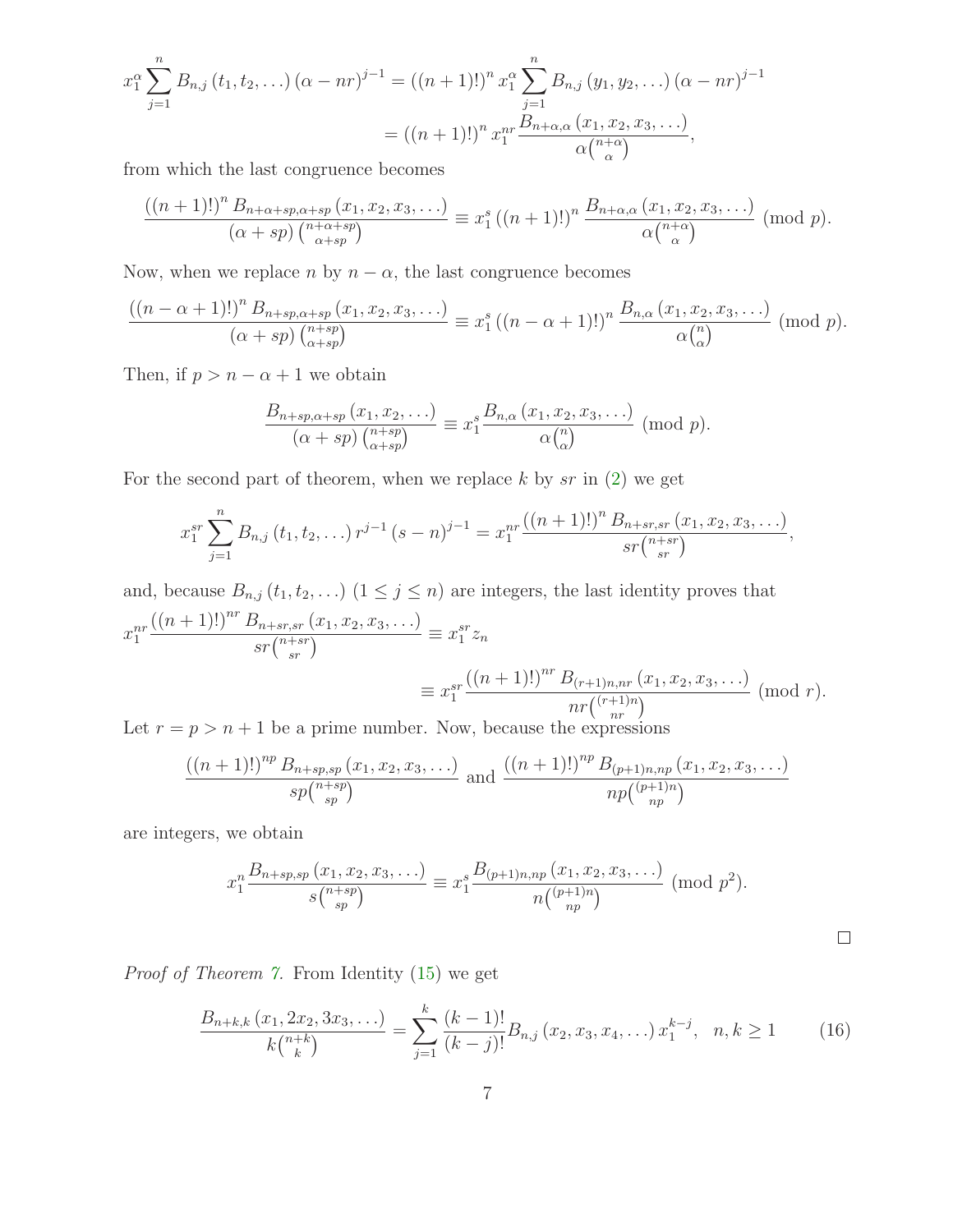and this implies that the numbers

<span id="page-7-1"></span><span id="page-7-0"></span>
$$
z_n = \frac{B_{(r+1)n,nr}(x_1, 2x_2, 3x_3, \ldots)}{nr\binom{(r+1)n}{nr}}, \ n \ge 1
$$
\n(17)

are integers, and then, the numbers  $B_{n,j}(z_1, z_2, \ldots)$   $(1 \leq j \leq n)$  are also integers. From Identity [\(3\)](#page-1-4), when we replace r by 1 and s by  $n (s - 1)$  we obtain

$$
B_{(s+1)n,sn}(x_1, 2x_2, 3x_3, \ldots) = x_1^{n(s-1)} n s \binom{(s+1)n}{sn} \sum_{j=1}^n B_{n,j}(\overline{z}_1, \overline{z}_2, \ldots) ((s-1)n)^{j-1}, \tag{18}
$$

with  $\overline{z}_n := \frac{1}{n\binom{2n}{n}} B_{2n,n}(x_1, 2x_2, \ldots)$ .

Furthermore, from [\(18\)](#page-7-0), we have

$$
\frac{B_{(s+1)n,sn}(x_1, 2x_2, 3x_3, \ldots)}{\binom{(s+1)n}{sn}} = nx_1^{n(s-1)} s \sum_{j=1}^n B_{n,j}(z_1, z_2, \ldots) ((s-1) n)^{j-1}
$$

$$
\equiv n \left\{ x_1^{n(s-1)} s z_n \right\}
$$

$$
\equiv n \left\{ x_1^{n(s-1)} s \frac{1}{n \binom{2n}{n}} B_{2n,n}(x_1, 2x_2, \ldots) \right\}
$$

$$
\equiv x_1^{n(s-1)} s \frac{1}{\binom{2n}{n}} B_{2n,n}(x_1, 2x_2, \ldots) \pmod{n^2}, \text{ i.e.,}
$$

$$
\frac{B_{(s+1)n,sn}(x_1, 2x_2, 3x_3, \ldots)}{\binom{(s+1)n}{sn}} \equiv sx_1^{n(s-1)} \frac{B_{2n,n}(x_1, 2x_2, 3x_3, \ldots)}{\binom{2n}{n}} \pmod{n^2}.
$$

For the second part of [\(5\)](#page-2-0), when we replace k by  $\alpha + sp$  in [\(2\)](#page-1-1), we obtain

$$
x_1^{\alpha+sp} \sum_{j=1}^n B_{n,j}(z_1, z_2, \ldots) (\alpha + sp - nr)^{j-1} = x_1^{nr} \frac{B_{n+\alpha+sp,\alpha+sp}(x_1, 2x_2, 3x_3, \ldots)}{(\alpha+sp) \binom{n+\alpha+sp}{\alpha+sp}}
$$

with  $z_n$  is given by [\(17\)](#page-7-1). Because the numbers  $B_{n,j}(z_1, z_2, \ldots)$ ,  $1 \le j \le n$ , are integers, then when we reduce modulo  $p$  in the last identity we get

$$
x_1^{nr} \frac{B_{n+\alpha+sp,\alpha+sp}(x_1, 2x_2, 3x_3, \ldots)}{(\alpha+sp) \binom{n+\alpha+sp}{\alpha+sp}} \equiv x_1^{\alpha+s} \sum_{j=1}^n B_{n,j}(z_1, z_2, \ldots) (\alpha-nr)^{j-1} \pmod{p}
$$

and by [\(2\)](#page-1-1) the last congruence becomes

$$
\frac{B_{n+\alpha+sp,\alpha+sp}(x_1, 2x_2, 3x_3, \ldots)}{(\alpha+sp) \binom{n+\alpha+sp}{\alpha+sp}} \equiv x_1^s \frac{B_{n+\alpha,\alpha}(x_1, 2x_2, 3x_3, \ldots)}{\alpha \binom{n+\alpha}{\alpha}} \pmod{p}.
$$

To terminate, it suffices to replace n by  $n - \alpha$  in the last congruence.

For the third part of  $(5)$ , when we replace k by  $kr$  in  $(2)$ , we obtain

$$
x_1^{kr} \sum_{j=1}^n B_{n,j}(z_1, z_2, \ldots) (kr - nr)^{j-1} = x_1^{nr} \frac{B_{n+kr,kr}(x_1, 2x_2, 3x_3, \ldots)}{rk \binom{n+kr}{kr}}
$$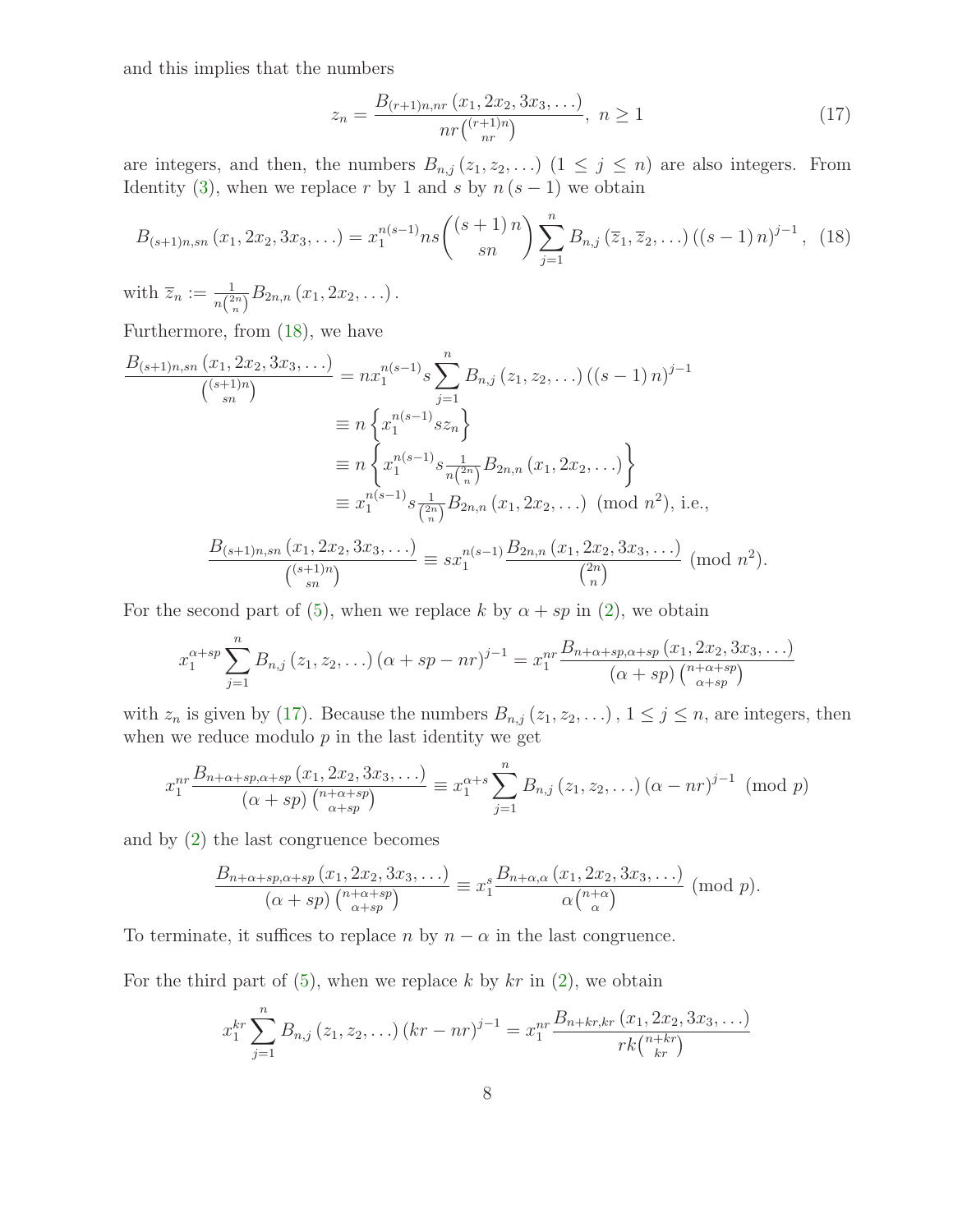and because the numbers  $B_{n,j}(z_1, z_2, \ldots), 1 \leq j \leq n$ , are integers, then when we reduce modulo  $r$  in the last identity we get

$$
x_1^{nr} \frac{B_{n+kr,kr}(x_1, 2x_2, 3x_3, \ldots)}{rk\binom{n+kr}{kr}} \equiv x_1^{kr} z_n \equiv \frac{x_1^{kr} B_{(r+1)n, nr}(x_1, 2x_2, 3x_3, \ldots)}{nr\binom{(r+1)n}{nr}} \pmod{p}.
$$

Now, because

$$
\frac{B_{n+kr,kr} (x_1, 2x_2, 3x_3, \ldots)}{rk {n+kr \choose kr}} \text{ and } \frac{x_1^{kr} B_{(r+1)n, nr} (x_1, 2x_2, 3x_3, \ldots)}{nr {r+1)n \choose nr}}
$$

are integers and  $x_1^p \equiv x_1 \pmod{p}$  for any prime number p, then when we put  $r = p$ , the last congruence becomes

$$
x_1^{n} \frac{B_{n+kp,kp}(x_1, 2x_2, 3x_3, \ldots)}{kp\binom{n+kp}{kp}} \equiv x_1^{k} \frac{B_{(p+1)n, np}(x_1, 2x_2, 3x_3, \ldots)}{np\binom{(p+1)n}{np}} \pmod{p}.
$$

To complete this proof, it suffices to multiply the two sides of the last congruence by  $p$ .  $\Box$ 

*Proof of Corollary [9.](#page-2-4)* From the first congruence of [\(4\)](#page-2-5) when we replace s by  $s-1$ , n by  $n+p$ and  $k$  by  $p$  we get

$$
\frac{B_{n+sp,sp}(x_1, x_2, x_3, \ldots)}{s\binom{n+sp}{sp}} \equiv x_1^{s-1} \frac{B_{n+p,p}(x_1, x_2, x_3, \ldots)}{\binom{n+p}{p}} \pmod{p^2}, \ p > n+1, \ s \ge 1,
$$

and by combining the last congruence and the second congruence of [\(4\)](#page-2-5) we obtain

$$
\frac{B_{(p+1)n, np}(x_1, x_2, x_3, \ldots)}{n {p+1 \choose np}} \equiv x_1^{n-1} \frac{B_{n+p, p}(x_1, x_2, x_3, \ldots)}{{n+p \choose p}} \pmod{p^2}, \ p > n+1.
$$

Similarly, we use the second and the third congruences of [\(5\)](#page-2-0) to get the second part of the corollary.  $\Box$ 

Proof of Theorem [11.](#page-3-0) Identity [\(2\)](#page-1-1) can be written as

$$
x_1^{pr}(k-p) \frac{B_{p+k,k}(x_1, 2x_2, 3x_3, \ldots)}{k {p+k \choose k}} = x_1^k A_p((k-p) z_1, (k-p) z_2, \ldots),
$$
  
with 
$$
z_n = \frac{B_{(r+1)n, nr}(x_1, 2x_2, 3x_3, \ldots)}{nr {r+n \choose nr}}, \ k \ge 1.
$$
 (19)

Bell [\[1\]](#page-11-0) showed, for any indeterminates  $x_1, x_2, \ldots$ , that

<span id="page-8-1"></span><span id="page-8-0"></span>
$$
A_p(x_1, x_2, x_3, \ldots) \equiv x_1^p + x_p \; (\text{mod } p). \tag{20}
$$

Therefore, from  $(20)$  and  $(19)$ , we obtain

$$
x_1^{pr}(k-p)\frac{B_{p+k,k}(x_1,2x_2,3x_3,\ldots)}{k\binom{p+k}{k}} \equiv x_1^k \{(k-p)^p z_1^p + (k-p) z_p\} \pmod{p},
$$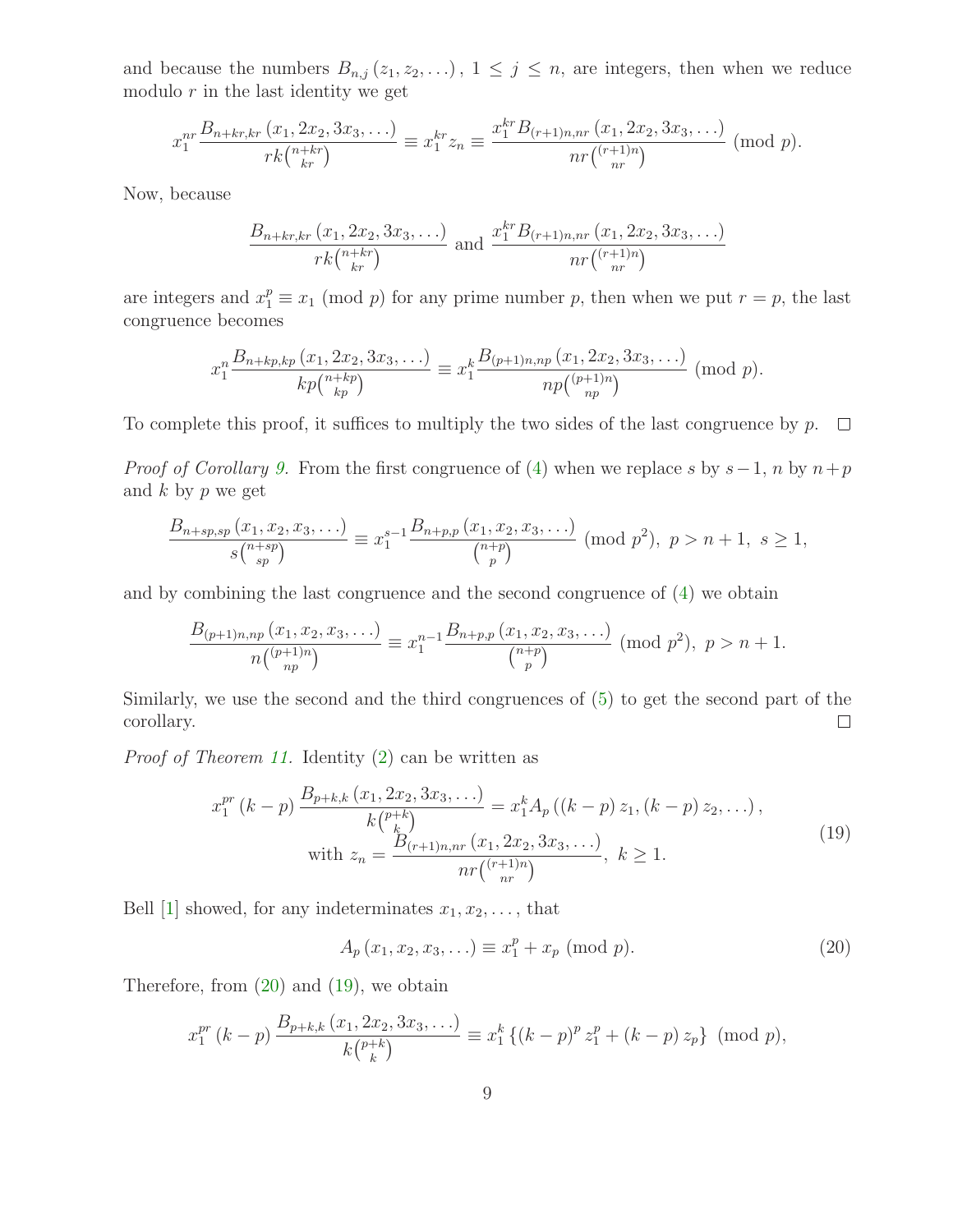and Identity [\(16\)](#page-6-0) shows that  $\frac{B_{p+k,k}(x_1, 2x_2, 3x_3, \ldots)}{L^{(p+k)}}$  $k\binom{p+k}{k}$  $\frac{d(x_1, x_2, \ldots, x_n)}{d(x_n, x_n)}$  and the terms of the sequence  $\{z_n; n \geq 1\}$ are integers. Now, because  $z_1 = x_1^{r-1} x_2$ , then, when k is not a multiple of p, the last congruence and Fermat little Theorem prove that

$$
x_1^r \frac{B_{p+k,k}(x_1, 2x_2, 3x_3, \ldots)}{k {p+k \choose k}} \equiv x_1^{k-1} \{x_1^r x_2 + x_1 y_p\} \pmod{p}.
$$

For  $k = 1$  in the last congruence we have

$$
y_p \equiv x_1^{r-1} x_{p+1} - x_1^{r-1} x_2 \pmod{p}.
$$

The proof for  $j = 1$  results from the two last congruences.

Assume now that the congruences given by  $(7)$  are true for the index j. Carlitz [\[1\]](#page-11-0) showed, for any indeterminates  $x_1, x_2, \ldots$ , that

$$
A_{p^j} \equiv x_1^{p^j} + x_p^{p^{j-1}} + x_{p^2}^{p^{j-2}} + \cdots + x_{p^j} \pmod{p}.
$$

For  $x_1, x_2, \ldots$  integers we obtain

$$
A_{p^j} \equiv x_1 + x_p + x_{p^2} + \cdots + x_{p^j}
$$
 (mod  $p$ ).

Then, when we use Identity [\(19\)](#page-8-1) and the fact that the sequence  $\{z_n; n \geq 1\}$  is a sequence of integers, we obtain when  $p \nmid kx_1$ 

$$
x_1^r \frac{B_{p^{j+1}+k,k}(x_1, 2x_2, 3x_3, \ldots)}{k {p^{j+1}+k}}
$$
  
\n
$$
\equiv x_1^k (z_1 + z_p + z_{p^2} + \cdots + z_{p^{j+1}})
$$
  
\n
$$
\equiv x_1^k (z_1 + z_p + z_{p^2} + \cdots + z_{p^{j}}) + x_1^k z_{p^{j+1}}
$$
  
\n
$$
\equiv x_1^r \frac{B_{p^{j}+k,k}(x_1, 2x_2, 3x_3, \ldots)}{k {p^{j+k} \choose k}}
$$
  
\n
$$
\equiv x_1^{k-1} x_{p^{j}+1} + x_1^k z_{p^{j+1}}
$$
 (mod  $p$ ).

For  $k = 1$  in the last congruence we have

$$
x_1^r x_{p^{j+1}+1} \equiv x_{p^j+1} + x_1 z_{p^{j+1}} \pmod{p}.
$$

From the two last congruences we deduce that

$$
\frac{B_{p^{j+1}+k,k}(x_1, 2x_2, 3x_3, \ldots)}{k\binom{p^j+k}{k}} \equiv x_1^{k-1} x_{p^{j+1}+1} \pmod{p} \quad \text{if } p \nmid kx_1,
$$
\n
$$
\frac{B_{(r+1)p^{j+1}, p^{j+1}r}(x_1, 2x_2, 3x_3, \ldots)}{p^{j+1}r\binom{(r+1)p^{j+1}}{p^{j+1}r}} \equiv x_1^{r-1} \left( x_{p^{j+1}+1} - x_{p^{j}+1} \right) \pmod{p} \quad \text{if } p \nmid x_1,
$$

which completes the proof.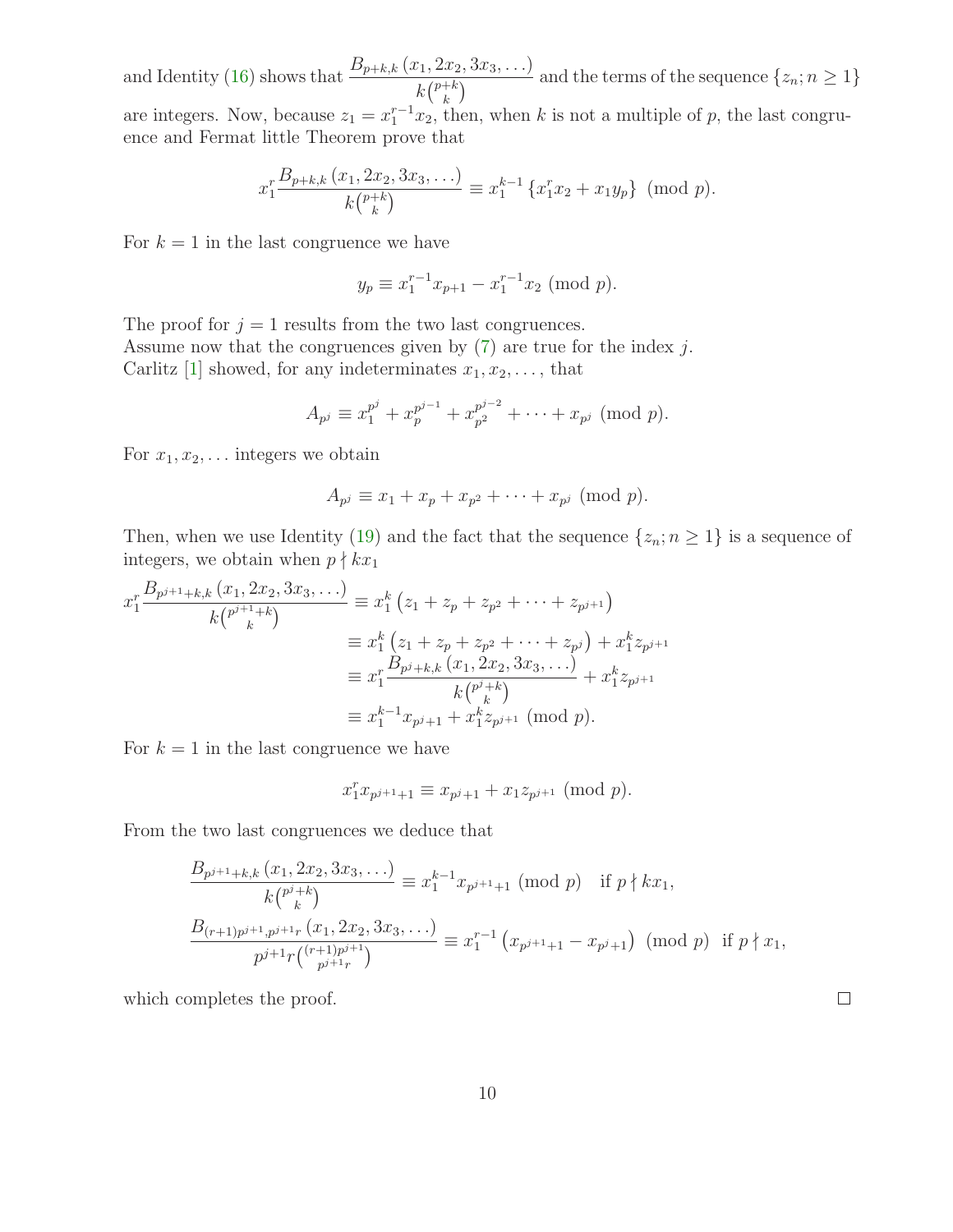*Proof of Theorem [13.](#page-3-2)* Carlitz [\[1\]](#page-11-0) showed, for any indeterminates  $x_1, x_2, \ldots$ , that

$$
A_{2p^j} \equiv A_{p^j}^2 + x_{2p^j} \pmod{p}.
$$

Then, for  $x_1, x_2, \ldots$  integers we get

$$
A_{2p^j} \equiv \left(x_1^{p^j} + x_1^{p^{j-1}} + \cdots + x_{p^j}\right)^2 + x_{2p^j} \equiv \left(x_1 + x_p + \cdots + x_{p^j}\right)^2 + x_{2p^j} \pmod{p},
$$

and, when we use Identity [\(19\)](#page-8-1), we obtain

$$
x_1^{2p^{j}r}\left(k-2p^jr\right)\frac{B_{2p^j+k,k}\left(x_1,2x_2,3x_3,\ldots\right)}{k\binom{2p^j+k}{k}}=x_1^kA_{2p^j}\left(\left(k-2p^jr\right)z_1,\left(k-2p^jr\right)z_2,\ldots\right),
$$

and because  $\{z_n; n \geq 1\}$  is a sequence of integers, the last identity gives

$$
x_1^{2p^j r} (k - 2p^j r) \frac{B_{2p^j + k, k} (x_1, 2x_2, 3x_3, \ldots)}{k {2p^j + k \choose k}} \equiv
$$
  

$$
x_1^k \left( (k - 2p^j r)^2 (z_1 + z_p + z_{p^2} + \cdots + z_{p^j})^2 + (k - 2p^j r) z_{2p^j} \right) \pmod{p}.
$$

From the proof of Theorem [11,](#page-3-0) the last congruence gives when  $p \nmid kx_1$ 

$$
x_1^k \left( x_1^{2r} \frac{B_{2p^j+k,k} (x_1, 2x_2, 3x_3, \ldots)}{k \binom{2p^j+k}{k}} \right) \equiv k x_1^{2k} \left( z_1 + z_p + z_{p^2} + \cdots + z_{p^j} \right)^2 + x_1^{2k} z_{2p^j}
$$

$$
\equiv k \left( x_1^r \frac{B_{p^j+k,k} (x_1, 2x_2, 3x_3, \ldots)}{k \binom{p^j+k}{k}} \right)^2 + x_1^{2k} z_{2p^j}
$$

$$
\equiv k \left( x_1^{r+k-1} x_{p^j+1} \right)^2 + x_1^{2k} z_{2p^j} \pmod{p}, \text{ i.e.,}
$$

$$
x_1^{2r} \frac{B_{2p^j+k,k} (x_1, 2x_2, 3x_3, \ldots)}{k \binom{2p^j+k}{k}} \equiv x_1^k \left( k x_1^{2r-2} x_{p^j+1}^2 + z_{2p^j} \right) \pmod{p}.
$$

For  $k = 1$  in the last congruence we get  $x_1^{2r-1} x_{2p^j+1} \equiv x_1^{2r-2} x_{p^j+1}^2 + z_{2p^j}$ , i.e.,

$$
z_{2p^j} \equiv x_1^{2r-2} \left( x_1 x_{2p^j+1} - x_{p^j+1}^2 \right) \pmod{p}.
$$

Then

$$
x_1^2 \frac{B_{2p^j+k,k}(x_1, 2x_2, 3x_3, \ldots)}{k\binom{2p^j+k}{k}} \equiv x_1^k \left( (k-1) \, x_{p^j+1}^2 + x_1 x_{2p^j+1} \right) \pmod{p}.
$$

# 4 Acknowledgements

The author thanks the anonymous referee for his/her careful reading and valuable comments and suggestions.